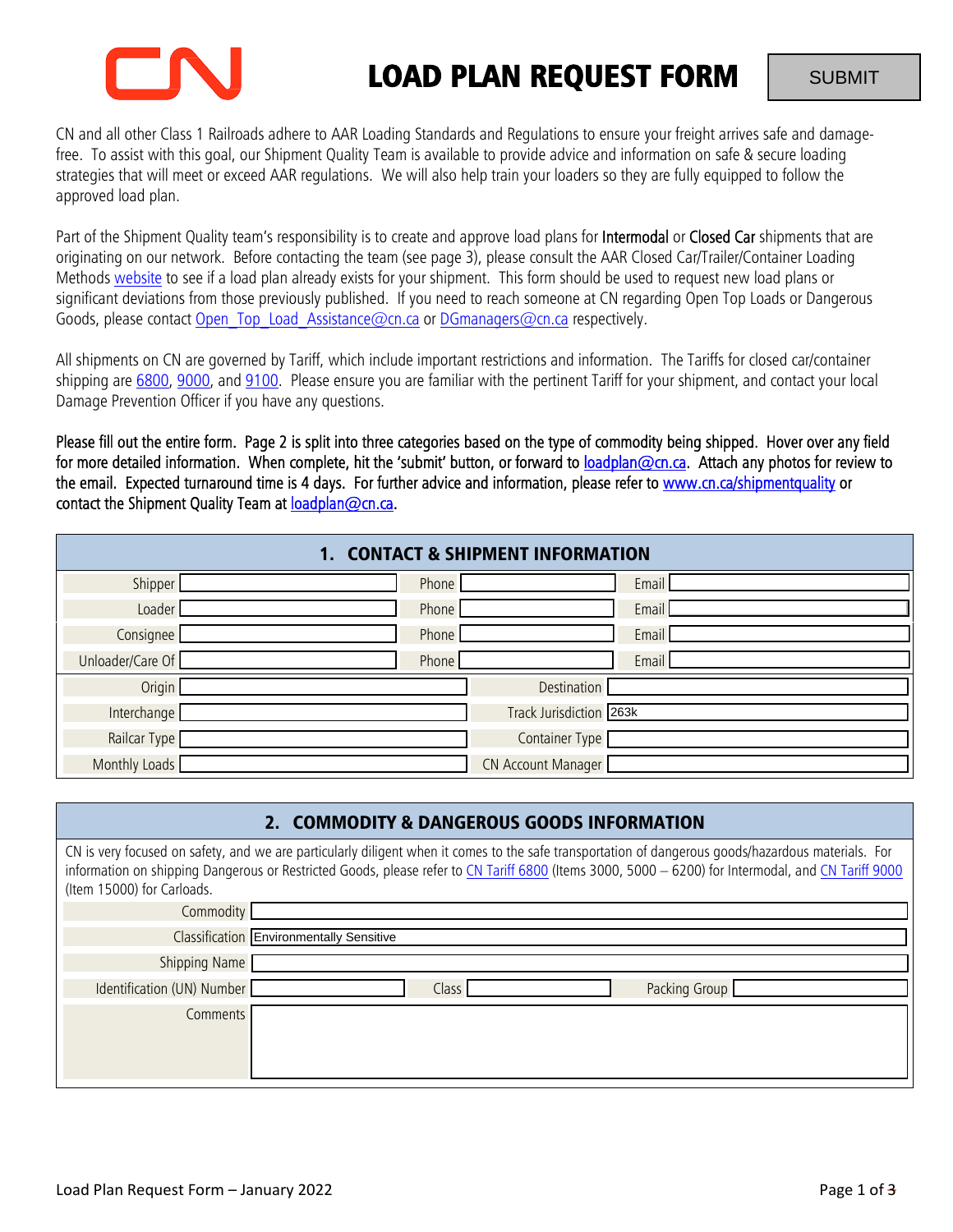## 3. PRODUCT INFORMATION

Complete this section for any product that is: palletized, loaded direct-to-floor, box-shaped, in crates/totes/supersacs; or for any other general freight. This includes plywood, OSB, ingots, and pulp. Please see sections 1-8 of the AAR Closed Car Loading Standards and the Intermodal Loading Guide for reference before submitting your request. All measurements must be in inches and include any wrapping or unitizing materials. Single unit weight is combined weight of pallet and product, total load weight is combined weight of all pallets and product – all weights must be in pounds. If you are shipping units of varying dimensions/weights, please specify in the comments. Load plans must be created using the heaviest possible unit weight – if your product has weight variations per unit, please supply only the heaviest weight.

| Number of units | Total Load Weight |  |  |  |  |
|-----------------|-------------------|--|--|--|--|
| Unit Width      | Unit Length       |  |  |  |  |
| 4-way Pallet No |                   |  |  |  |  |
|                 |                   |  |  |  |  |
|                 |                   |  |  |  |  |
|                 |                   |  |  |  |  |
|                 |                   |  |  |  |  |

| 3(b). PRODUCT INFORMATION - ROLL PAPER                                                                                                                                                                                                                                                                                                                                |               |               |  |  |  |  |
|-----------------------------------------------------------------------------------------------------------------------------------------------------------------------------------------------------------------------------------------------------------------------------------------------------------------------------------------------------------------------|---------------|---------------|--|--|--|--|
| Complete this section if you are shipping roll paper of any type. If you are shipping more than 3 distinct roll sizes, please specify in comments. Please<br>see section 2 of the AAR Closed Car Loading Standards, the Intermodal Loading Guide, and CN's policy on riser use before submitting your request.<br>Measurements and weights must be in inches and lbs. |               |               |  |  |  |  |
| Roll Type 1                                                                                                                                                                                                                                                                                                                                                           | Roll Type 2   | Roll Type 3   |  |  |  |  |
| Paper Type                                                                                                                                                                                                                                                                                                                                                            | Paper Type    | Paper Type    |  |  |  |  |
| Roll Diameter                                                                                                                                                                                                                                                                                                                                                         | Roll Diameter | Roll Diameter |  |  |  |  |
| Roll Width                                                                                                                                                                                                                                                                                                                                                            | Roll Width    | Roll Width    |  |  |  |  |
| Roll Weight                                                                                                                                                                                                                                                                                                                                                           | Roll Weight   | Roll Weight   |  |  |  |  |
| Quantity                                                                                                                                                                                                                                                                                                                                                              | Quantity      | Quantity      |  |  |  |  |
| Comments                                                                                                                                                                                                                                                                                                                                                              |               |               |  |  |  |  |

| 3(c). PRODUCT INFORMATION - COILED METAL                                                                                                                                                                                                                                                                                                                                                                                                                                                     |               |               |  |  |  |  |
|----------------------------------------------------------------------------------------------------------------------------------------------------------------------------------------------------------------------------------------------------------------------------------------------------------------------------------------------------------------------------------------------------------------------------------------------------------------------------------------------|---------------|---------------|--|--|--|--|
| Complete this section if you are shipping coiled metal products. If you are shipping more than 3 distinct coil sizes, please specify in comments.<br>Coiled Metals are subject to special requirements outlined in CN Tariff 6800 (Item 4000) - please ensure you are familiar with them before contacting<br>the Shipment Quality Team. Refer to section 9 of the AAR Closed Car Loading Standards for existing approved load plans. Measurements and<br>weights must be in inches and lbs. |               |               |  |  |  |  |
| Coil Type 1                                                                                                                                                                                                                                                                                                                                                                                                                                                                                  | Coil Type 2   | Coil Type 3   |  |  |  |  |
| Orientation                                                                                                                                                                                                                                                                                                                                                                                                                                                                                  | Orientation   | Orientation   |  |  |  |  |
| Coil Diameter                                                                                                                                                                                                                                                                                                                                                                                                                                                                                | Coil Diameter | Coil Diameter |  |  |  |  |
| Coil Width                                                                                                                                                                                                                                                                                                                                                                                                                                                                                   | Coil Width    | Coil Width    |  |  |  |  |
| Coil Weight                                                                                                                                                                                                                                                                                                                                                                                                                                                                                  | Coil Weight   | Coil Weight   |  |  |  |  |
| Quantity                                                                                                                                                                                                                                                                                                                                                                                                                                                                                     | Quantity      | Quantity      |  |  |  |  |
| <b>Comments</b>                                                                                                                                                                                                                                                                                                                                                                                                                                                                              |               |               |  |  |  |  |